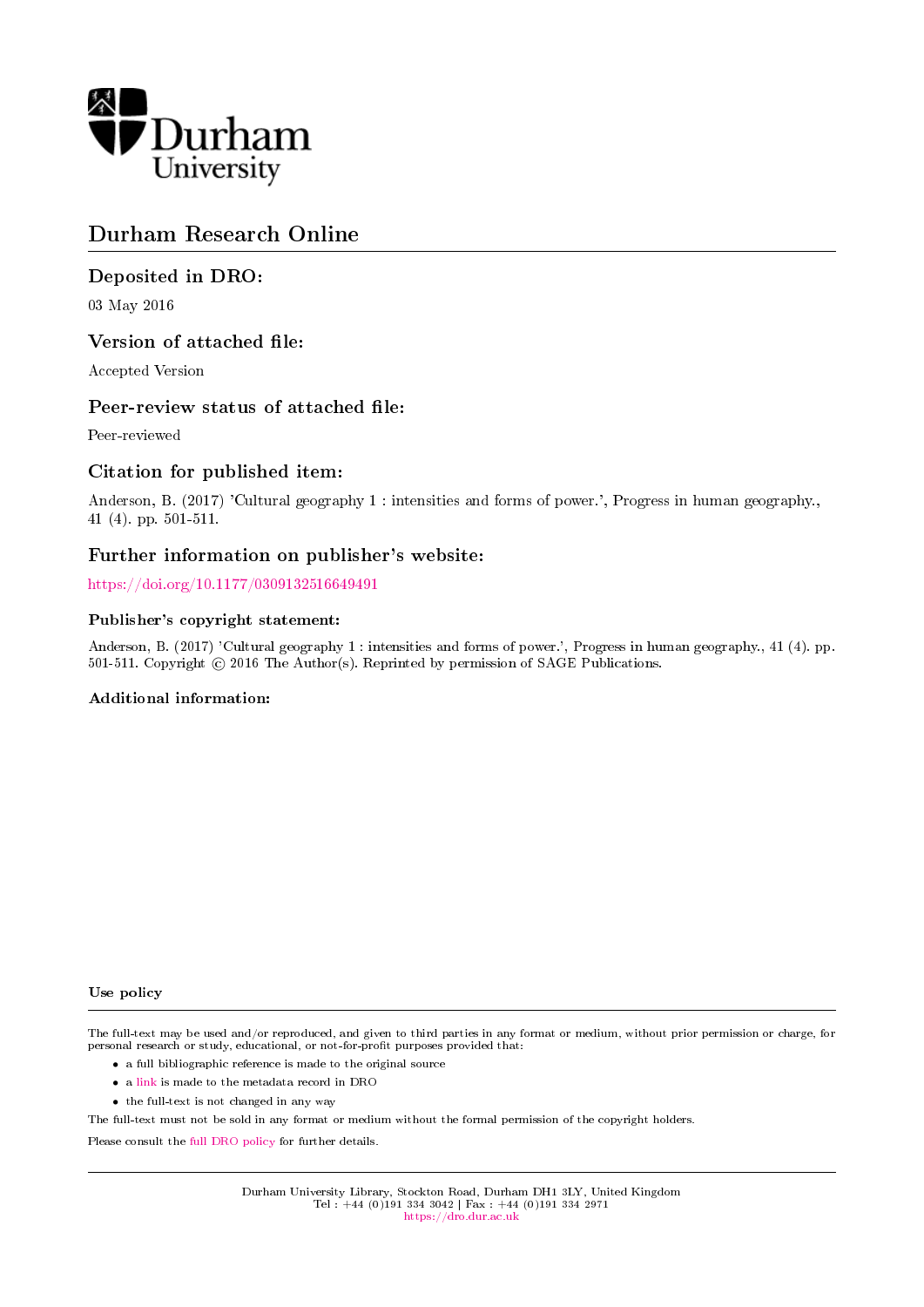# **Cultural Geography 1: Intensities and Forms of Power**

#### **Abstract**

In the first of three reviews I focus on how cultural geography is exploring modes and forms of power in relation to various contemporary conditions, including research on precaritization, dispossession, the state, and anti-black violence. A common concern in this work is with how power relations and effects are lived as part of the composition of experience. I demonstrate how this emphasis on experience manifests in attention to the specificities of modes of power and their *intensities* (how the effects of power comes to form and are present/absent) and *forms* (how power relations are arranged into specific shapes or patterns).

Keywords: Cultural Geography, Power, Politics, Experience, Form, Intensity

Dr Ben Anderson Department of Geography Durham University Ben.anderson@durham.ac.uk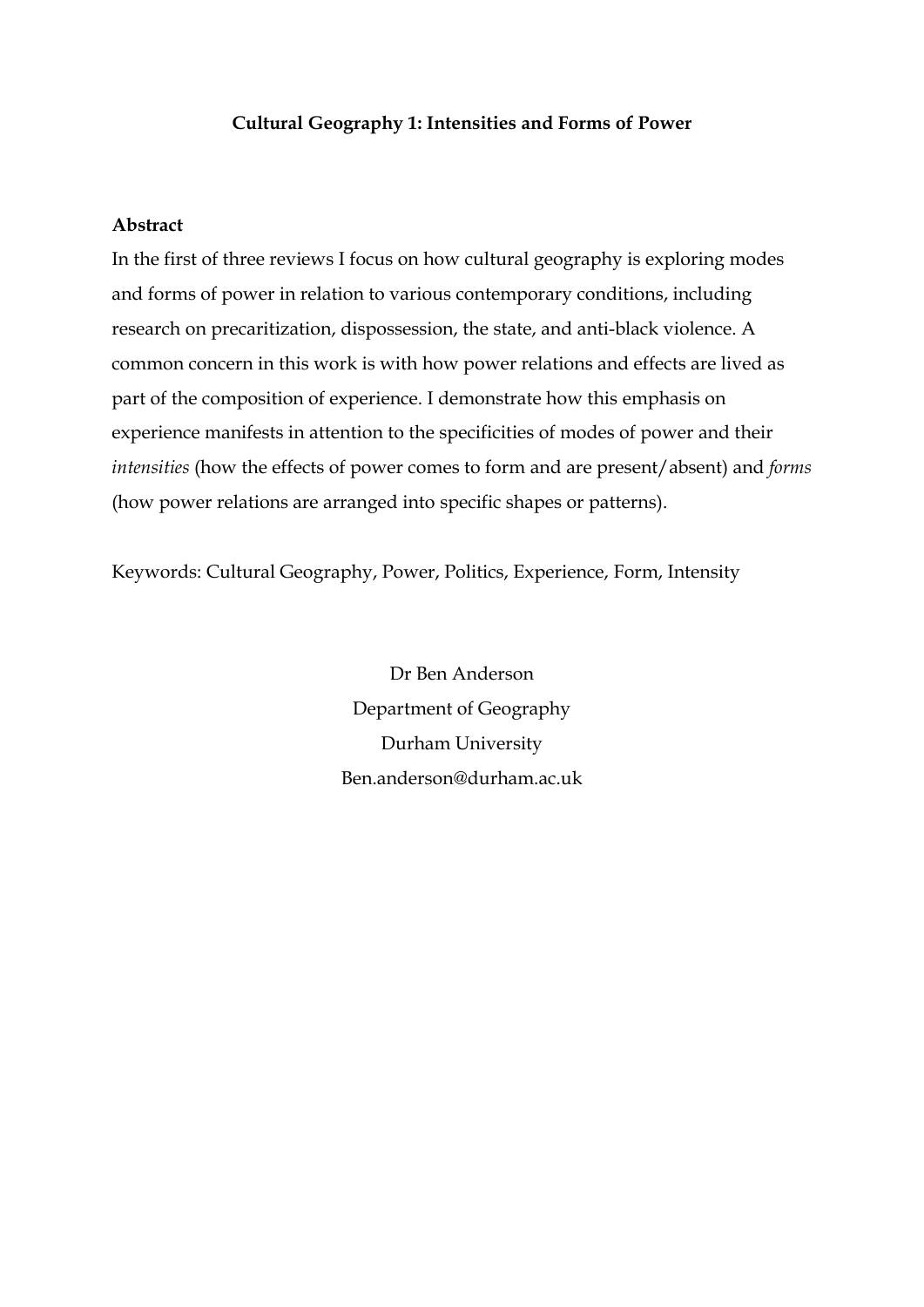#### **Cultural Geography 1: Intensities and Forms of Power**

# **I Introduction**

How are cultural geographers engaging with contemporary geographies of power if what participates in and composes the cultural has been expanded beyond signifying articulations? And how might a changed cultural politics help us diagnose the modes and forms of power that characterise the contemporary? In his previous set of reports on cultural geography, Scott Kirsch (2015) tracked how contemporary cultural geography is animated by various materialisms that all, in different ways, bring into question an exclusive emphasis on signifying articulations, mediations or systems. As is now well acknowledged and not withstanding differences between them, these materialisms have expanded the range of things, forces and worlds that cultural geographers attempt to sense, disclose and write in our work. Accompanying the advent of new materialisms has been a political promise: of types of material politics that are attentive to how relations of domination, coercion, instruction and so on emerge through the assembling of worlds in which diverse human, inhuman and non-human forces become together (see, for example, work on the politics of the subjects, scenes and events of climate change and the anthropocene (Braun and Wakeford 2014; Lorimer 2015; Yusoff 2016)).

Whilst internally various, what this work does is place in question a model of cultural politics that was central to least some trajectories within the 'new' cultural geography. Cultural politics aimed to disclose, critique and intervene in representational-referential systems with the hope of minimising or ending their symbolic violences. Summarising quickly, the promise and task of a cultural politics of signification orientated to 'cultural objects' (Rose 2016) has been threefold; to discern the operation of systems of representation, particularly how power works through forms of othering; to disclose and critique the symbolic and material violences that are enacted through them or that they enable; and to give attention to, cultivate and sometimes create representations that may break with existing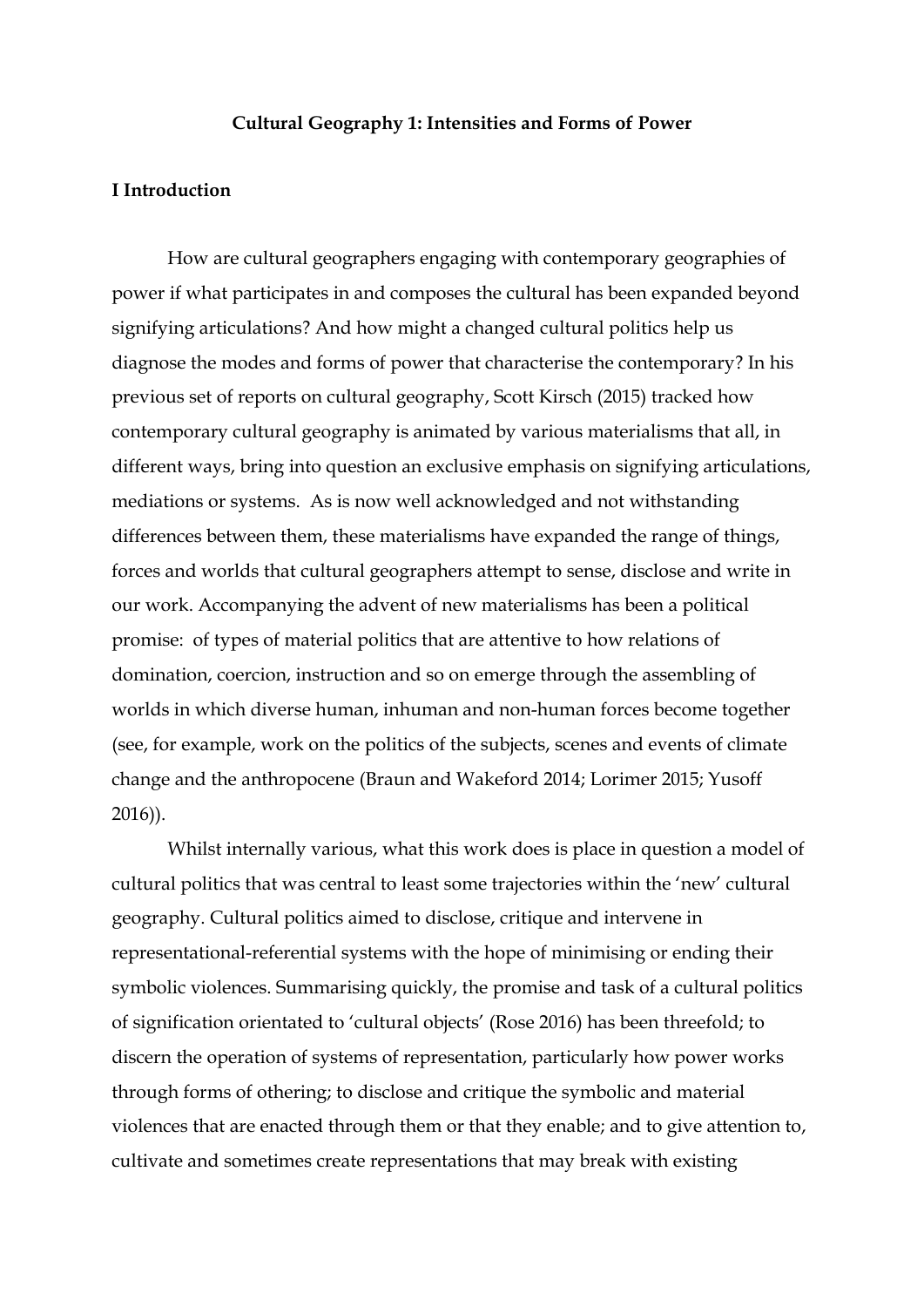formations and enable resistances or alternatives. Of course, this practice and promise of cultural politics is far from exhausted and continues to be necessary to any engagement with the contemporary. Recent work has, for example, critiqued how geographies of inclusion and exclusion are made through series of othered scenes, figures, objects and places (e.g. Arik (2016) on how 'Islamism' is constructed as security threat in sexually specific ways or Andersson and Valentine (2015) on the depolitising effects of individualised images of homelessness). And there have always been other versions of cultural politics within cultural geography, given the variations within the sub-discipline around what kind of thing culture is and differences in how best to characterise and intervene in conjunctures, conditions and contexts (compare a cultural politics of meaning-in-use (e.g. Jackson 1989) with a cultural politics of landscape iconography (e.g. Cosgrove and Daniels 1989)). Nevertheless, other ways of doing cultural politics are emerging in complex relation with the expansion of cultural geography to a host of forces, things and worlds. At the same time, and connected in complex ways to that expansion, there is a sense that new vocabularies and techniques might be necessary to understand contemporary conditions in which new forms of power are emerging and old forms morphing (see, outside of geography, Shabazz (2015) on 'carceral power', Massumi (2015) on 'ontopower', Povinelli (2015) on 'geontopower', or Hardt and Negri (2009), after Deleuze, on 'control').

So in the first of my reports I will explore how cultural geographers are exploring the operation of power in relation to various contemporary conditions. As cultural geographers grapple with neoliberal capitalism, anti-black violence, the state and a host of other forces, what is emerging might be called a politics of experience. The concern is with experience as both the site for the operation of power and as an occasion for the emergence of forms or ways of life that are more than an effect of power. However, experience might seem an odd term to resurrect in the midst of the emergence and the becoming common sense of a variety of new materialisms, with their attendant sense of the plenitudinous diversity of non/in human things that compose worlds. It might appear to re-centre human consciousness and be too tainted by a kind of romanticism. It might appear to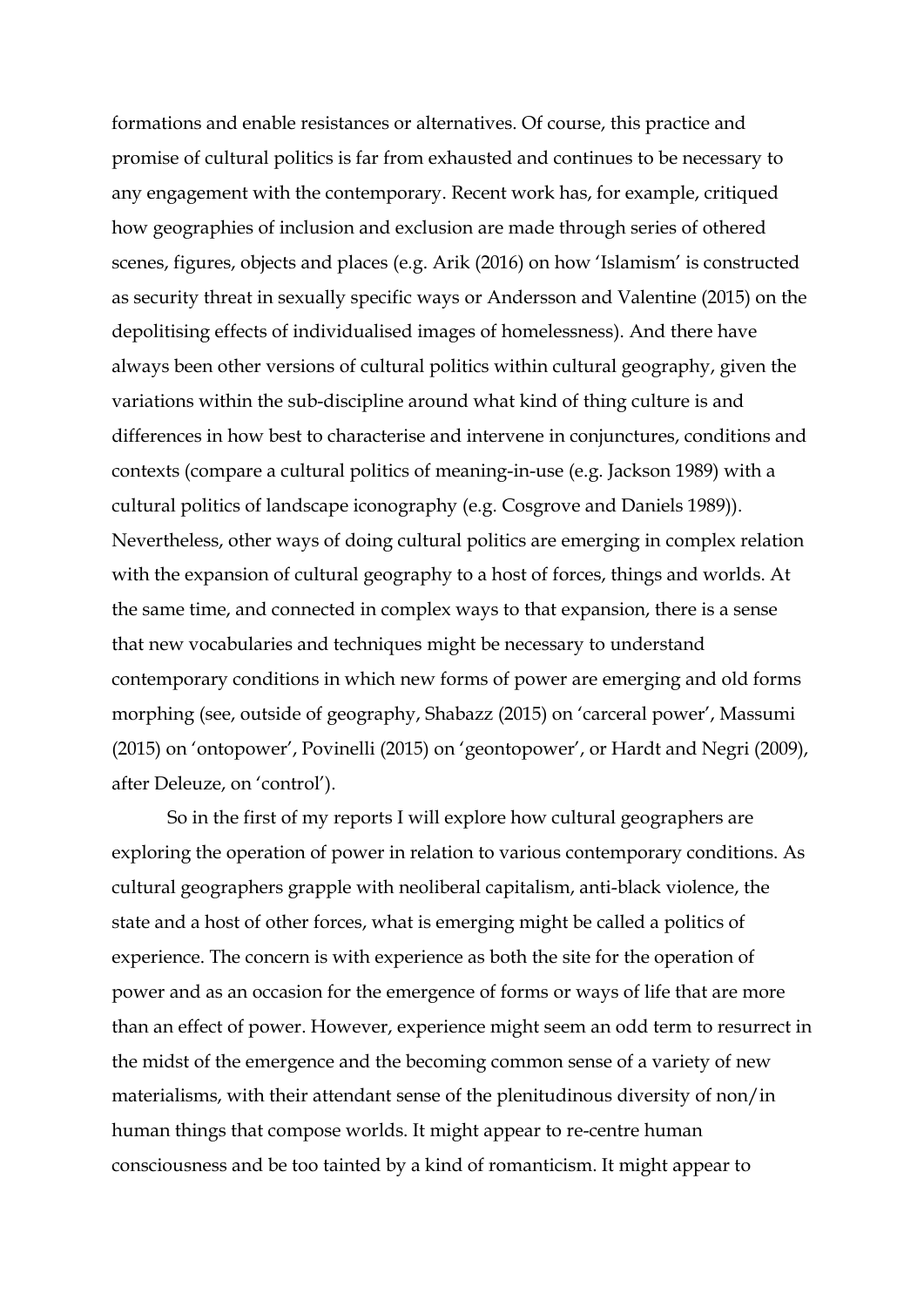presume a distinction between subject and object (although at least some humanistic cultural geographies made experience into a property of body-environment relations that, at least partially, collapsed that distinction e.g. Seamon 1979). And, yet, cultural geography continues to circle around the concept of experience (or synonyms including the 'felt' or 'lived'). It is never quite jettisoned despite also frequently being under attack; as determined by and secondary to signifying articulations, that is a discursive or ideological effect; as reviving a kind of organism implicit in the idea of a '*whole* way of life' that forgets the ways in which culture as life is fractured and riven by antagonisms; as a residue of humanism that recentres human exceptionality. What is happening, I think, is that the concept of experience morphs as it is drawn into the orbit of the various materialisms that now populate cultural geography, in particular those materialisms that are attentive to seemingly ephemeral process-events of affect and emotion, as well as those that attend to the diversity of powers and agencies. What is emerging is a politics of experience that revolves around questions of how liveable lives are enabled in a context where power effects and relations are folded with the (de)composition of experience. A politics that resonates with a tradition of listening to and learning from 'voices of experience' in work between social and cultural geography (e.g. Parr 2008) and connects to recent experiments in story-telling, witnessing and testimony (to be discussed in my next report on 'representation') (e.g. Lorimer 2014; Parr and Stevenson 2014).

The review unfolds in two sections. First, I draw out how work in cultural geography discloses and critiques the lived experience of contemporary modes of power as part of a continued engagement with the politics of 'ways of life'. What crosses between quite different work is a concern with the intensities of power – how the effects that are power mutate, morph, and differentially emerge as part of 'ways of life'. This concern with power's intensities happens alongside a renewed concern in cultural geography with how power relations are arranged. In section two, I give space to recent experiments in (re)presenting the geographies of power that, in different ways, attempt to present cultural geographies of power without assuming the form through which power relations are arranged, patterned or shaped.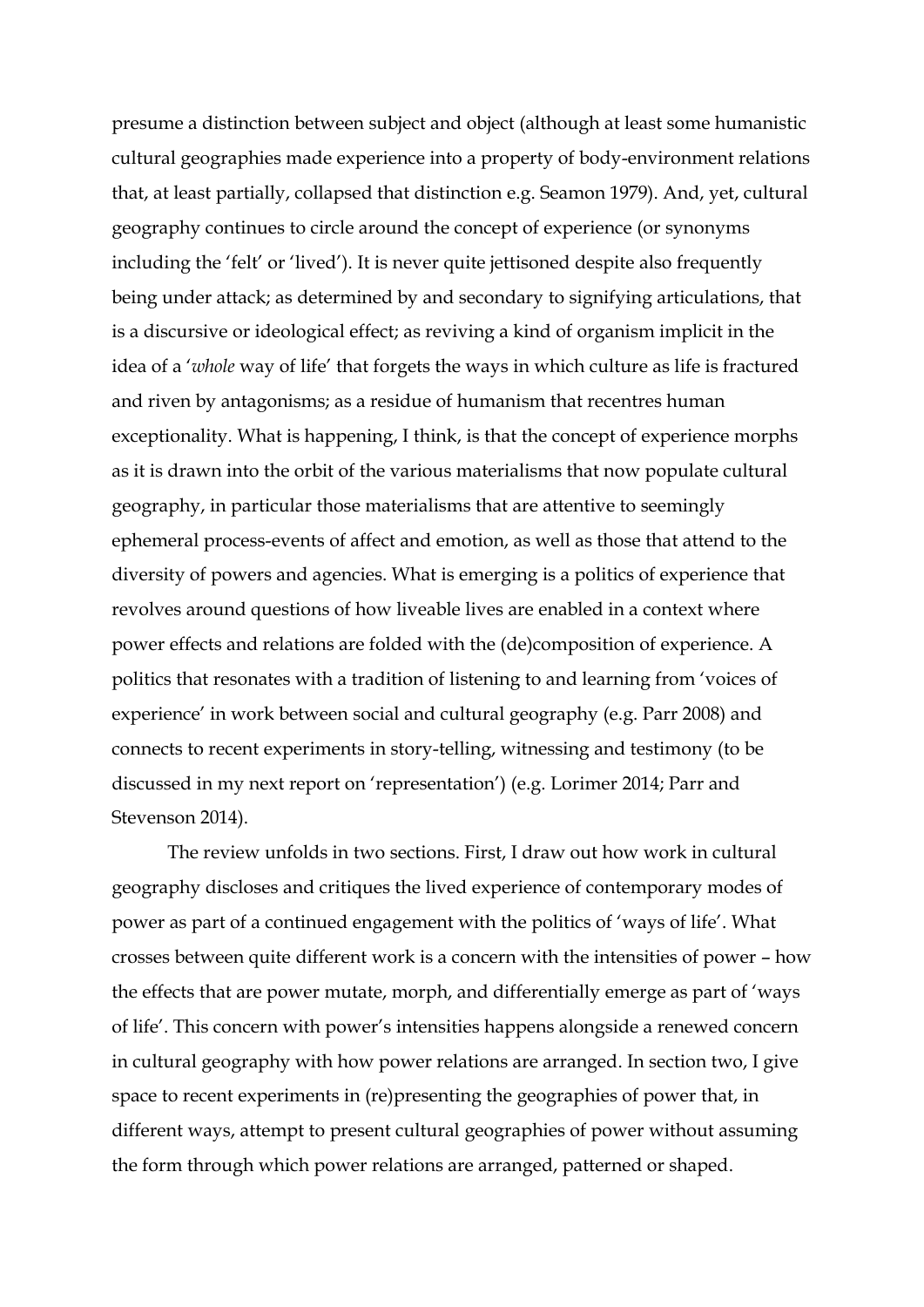#### **II Power's Intensities**

Some recent work in cultural geography has begun to supplement the conventional genres that geographers and others have used to diagnose and name distinct modes of power (discipline, biopower, sovereignty, and so on). In his longstanding work on the cultural politics of the Giza Pyramids, Rose (2014), for example, diagnoses 'negative governance' as a specific type of state non-action. It works through the absence or withdrawal of all positive procedures of government. By contrast, Woodward (2014) diagnoses a modality of power that works through an intermittent and intense presencing of the penal state. In the violent policing of protest, the state erupts unpredictably and with violence to diminish protestors' capacities to act and curtail their affective relations to one another. Much more is going on in each account, most notably Rose and Woodward both theorise life (bodily and affective life) as that which is primary to government, but for now we can see them as sharing a concern with what Nealon (2008) calls the *intensities* of power. In both, the concern is with the presencing or absencing of effects of power that is the intensification of power in particular sites, scenes or bodies or the saturation of power across multiple fields of experience (see also Wilson (2014) on attempts to govern difference through inculcating tolerance and the 'eruptive moments' when tolerance fails and other ways of relating intensify). Other work has begun to push the now familiar claim that power today invests and sorts 'life itself' to unpack exactly how power relations saturate backgrounds of thought and action (e.g. Rutland (2015) on the biopolitical management of 'sensible life' in urban planning). So Pykett and Enright (2016), for example, show how a culture of optimism and optimal functioning is entrained through workplace training programmes that harness knowledges associated with an emergent 'brain culture' (see also Wilson (2015), after Steigler, on 'psychopower' or Ash (2015) on interfaces and 'envelope power'). Through a case study of Singaporean Airlines, Linn (2015), to give an example of a diffuse object of power, details how the atmospheres of passenger cabins are strategically manipulated in attempts to produce a desired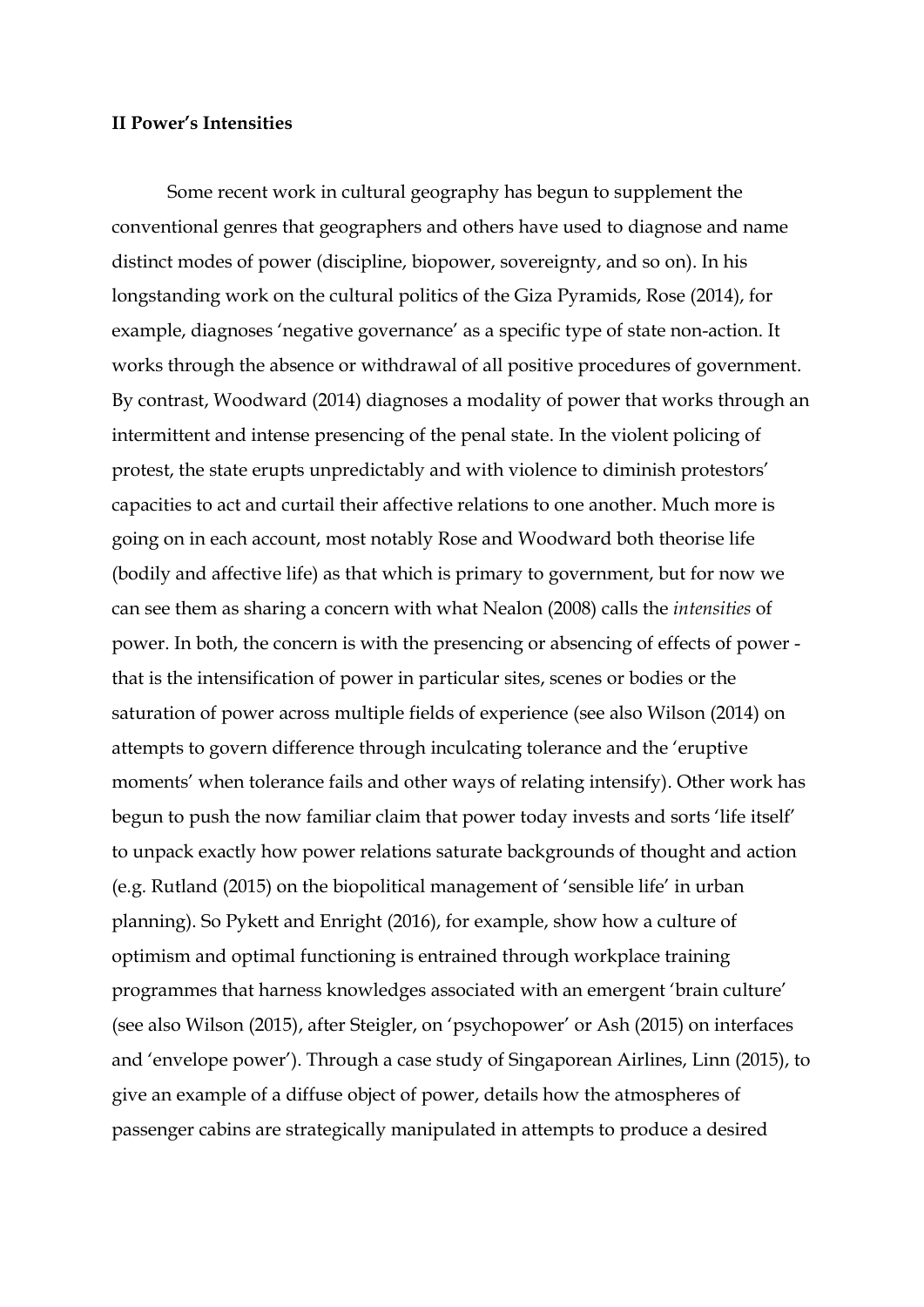'oriental' mood of comfort (see also Miller (2014) and Closs-Stephens (2016) on atmospheric manipulation and modulation).

By paying attention to particular modes of power and their objects and intensities, this work attends to the specifics of how power operates through complex weavings of material and immaterial elements. Darling (2014), for example, describes the material-discursive complex through which letters mediate and enact relations between the UK state and people seeking asylum. It is through the mundane technique of the letter that the state is rendered momentarily present in a disruptive event in which relations/effects of coercion intensify (see also Ash (2015) on the materiality of 'interfaces' and bodily and perceptual capacities). Recently, this concern with the intensities of modes of power has been brought into conversation with attempts to diagnose and critique how specific types of harm, damage and loss are occasioned in a liberal, neoliberal and/or late liberal context. What's emerging is something like a new vocabulary for describing how some lives survive, endure and flourish as other lives are made or left to die or devalue; including dispossession, precaritization, expulsion, abandonment, destitution, attrition, invisibilisation, and extinction, to name but some. Whilst this work extends beyond the sub-discipline, what some work in cultural geography has begun to do is show how these modalities of power operate by becoming part of and organising experience. Work focuses on exactly how relations of power are felt with particular bodily intensities and how power's experiential intensities are mediated through the practices of adjustment, improvisation, bargaining, and so on that make up specific ways of life. This is a second sense of power's intensity – power as it becomes with the dynamics of experience - alongside the sense of the differential presencing and absencing of the effects of power discussed above. Let's look at examples of two areas of work – on precaritization and on dispossession.

Recent work in cultural geography on precaritisation combines an attention to the bodily intensities of precarity with a concern for how a sense of precarity surfaces in and is dispersed through multiple everyday scenes. Precarity has served as one name for something like an articulated, dispersed structure of feeling in which insecurity is both held in common and fractures and undoes the very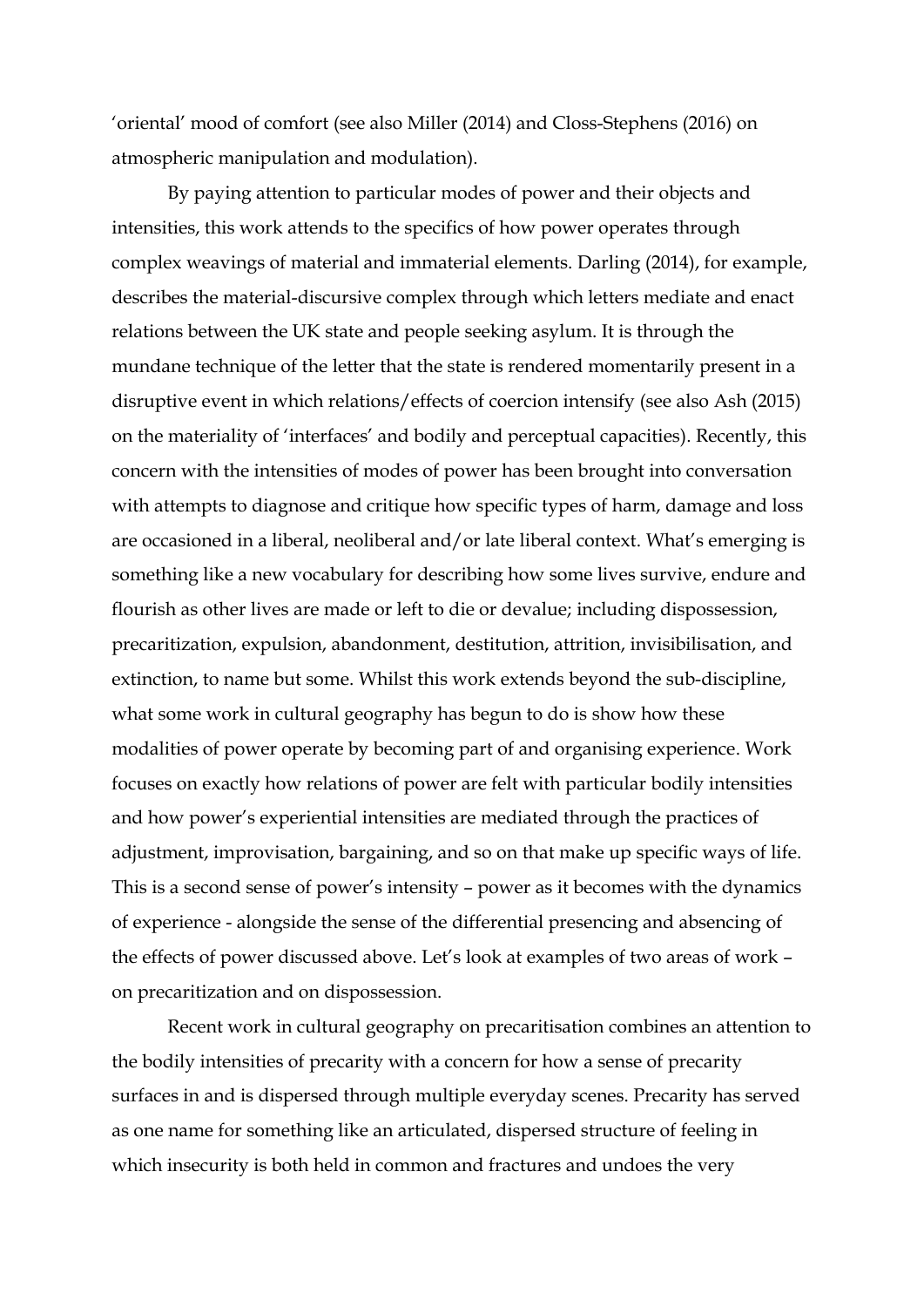possibility of holding anything in common (Berlant 2011). Work has begun to question the implicit claim of a shared affective experience of intensified fear and unease by giving attention to the composition of what Waite (2009: 416) calls "life worlds that are inflected with uncertainty and instability". Through interviews with Canadian women born in the 1980s on their experience of employment, Worth (2016) emphasises how women attempt to mitigate feelings of precariousness, feelings that are an ever present background to their daily life and may intensify even in relation to seemingly stable employment. In other words, the women live ways of life that are now inseperable from past and anticipated processes of precaritisation, and are conditioned by something like a shared, but dispersed and unevenly distributed mood of insecurity. Countering claims of a homology between precarity and individualisation, Worth shows how the experience of precaritisation is mediated by more or less dense social and cultural ties that by offering some certainty enable the force of insecurity to be mitigated or diminished. Waite, Valentine and Lewis (2015) give attention to a different type of precarious life: refugees and people seeking asylum in situations of forced and/or precarious labour. Careful never to reduce people to the status of passive victims, they show how routines are just about achieved in midst of interlocking forms of material, symbolic, bodily and psychological hurt. At the same time, they show how signifying articulations that demonise, vilify and reduce asylum seekers and refugees are encountered by majority populations who themselves feel precarious. Zeiderman (2016) focuses on the precarity of life in the Columbian Port city of Buenaventura on the Pacific Coast. He shows how life for residents in one of the seaside shanty towns is rendered precarious by the intersection of three forces that generate waves of violence – climate change adaptation, Port expansion, and conflict between (para)military groups for control of a key hub of drug distribution. These material-discursive conditions are lived by Afro-Columbians through what Zeiderman calls a 'submergent' form of cultural-political life in which precariousness is adapted to through creative practices of marking territory in the face of waves of dispossession (including a cultural project 'Marcando Territorio' ('Marking territory') that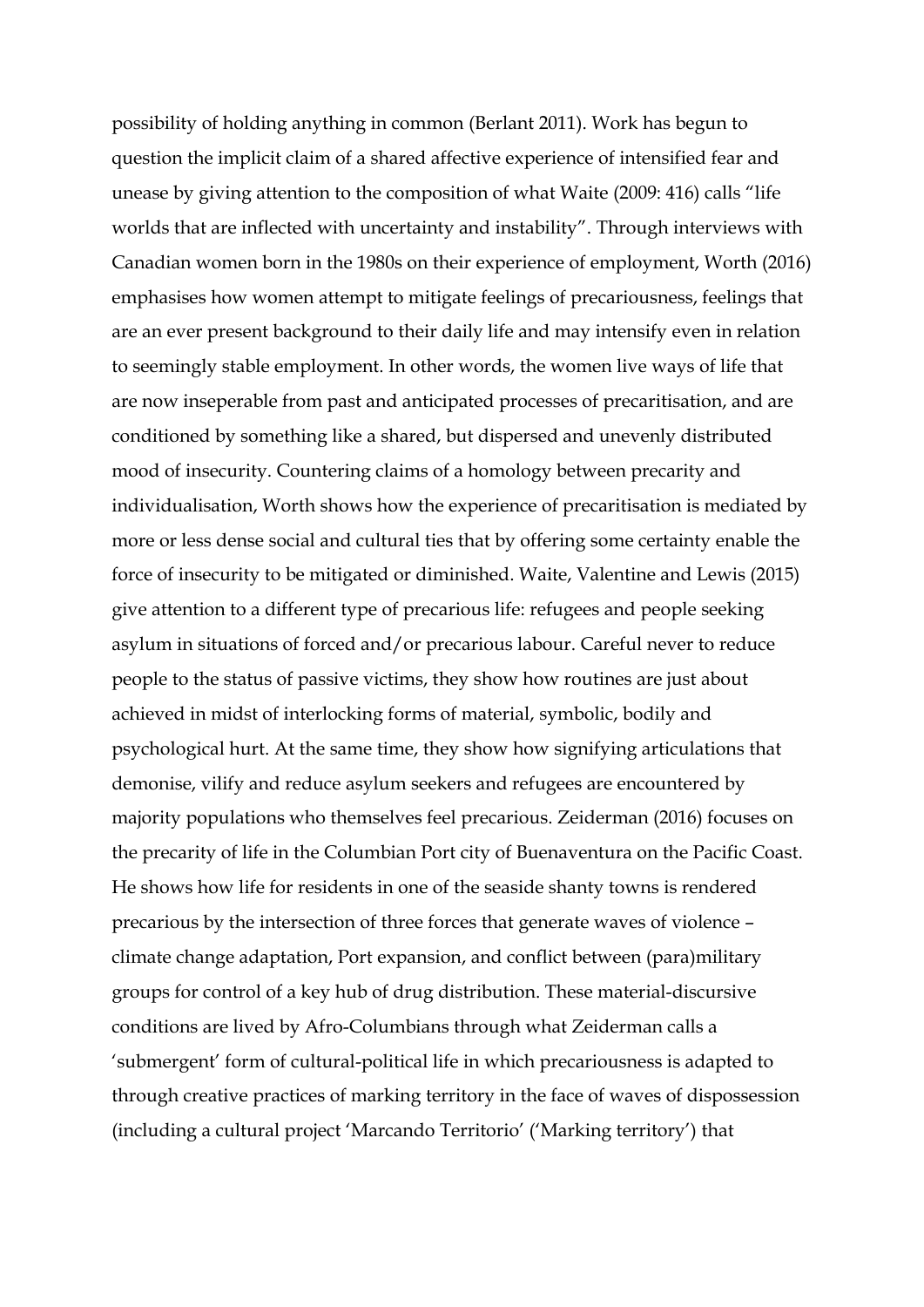assembled activists and church leaders with a collective of producers, rappers and singers).

So this is research that focuses on what we could call the "experience present" (Williams 1984: 126) of precaritization and shows how it fractures experience. Recent cultural geography research on spaces of dispossession pays similar attention to how ways of life are assembled and disassembled in the midst of processes of change and restructuring. Whilst understood multiply, dispossession is treated as a process of the production of 'non-being' (Butler and Athaniasiou 2013) that involves the (more or less violent) removal of something previously held that, in some way, supported or promised to support a life beyond mere survival. Recent work has asked how more than economic processes of dispossession associated with neoliberal restructuring intensify in particular sites, scenes or subjects and are felt and experienced as removal, end, or loss. Samson (2015), for example, traces the 'epistemic dispossession' of garbage reclaimers that accompanied an attempt by the state authorities to privatise waste reclamation by enclosing the Marie Louise garbage dump in the township of Dobsonville, Soweto (thus dispossessing informal reclaimers of control of resources on the dump with latent value). The attempt to ignore and appropriate reclaimers' transformation of Marie Louise into a site of value was met with intensifications of anger and grievances amongst reclaimers that sustained their acts of resistance against the violent event of enclosure. Through a case study of Toronto's gentrifying Junction neighbourhood, Kern (2016) pays attention to the incremental and accretive violences through which gentrification happens as processes of transformation and displacement/dispossession. As an effect of a complex of symbolic, everyday and practice-orientated changes, dispossession is not only a matter of eventfulness, with its attendant sense of the intensification of power in scenes of eviction or foreclosure. As gentrification works through regimes of manufactured cultural eventfulness to produce the 'authentic' sense of a 'happening place', dispossession is a matter of non-eventful and noncatastrophic disruptions that accumulate to reshape experience. Dispossession is ordinary, barely noticed, it does not happen and is not felt as an intense event: "The removal of bench outside a café eliminates a place to sit and smoke near the shelter.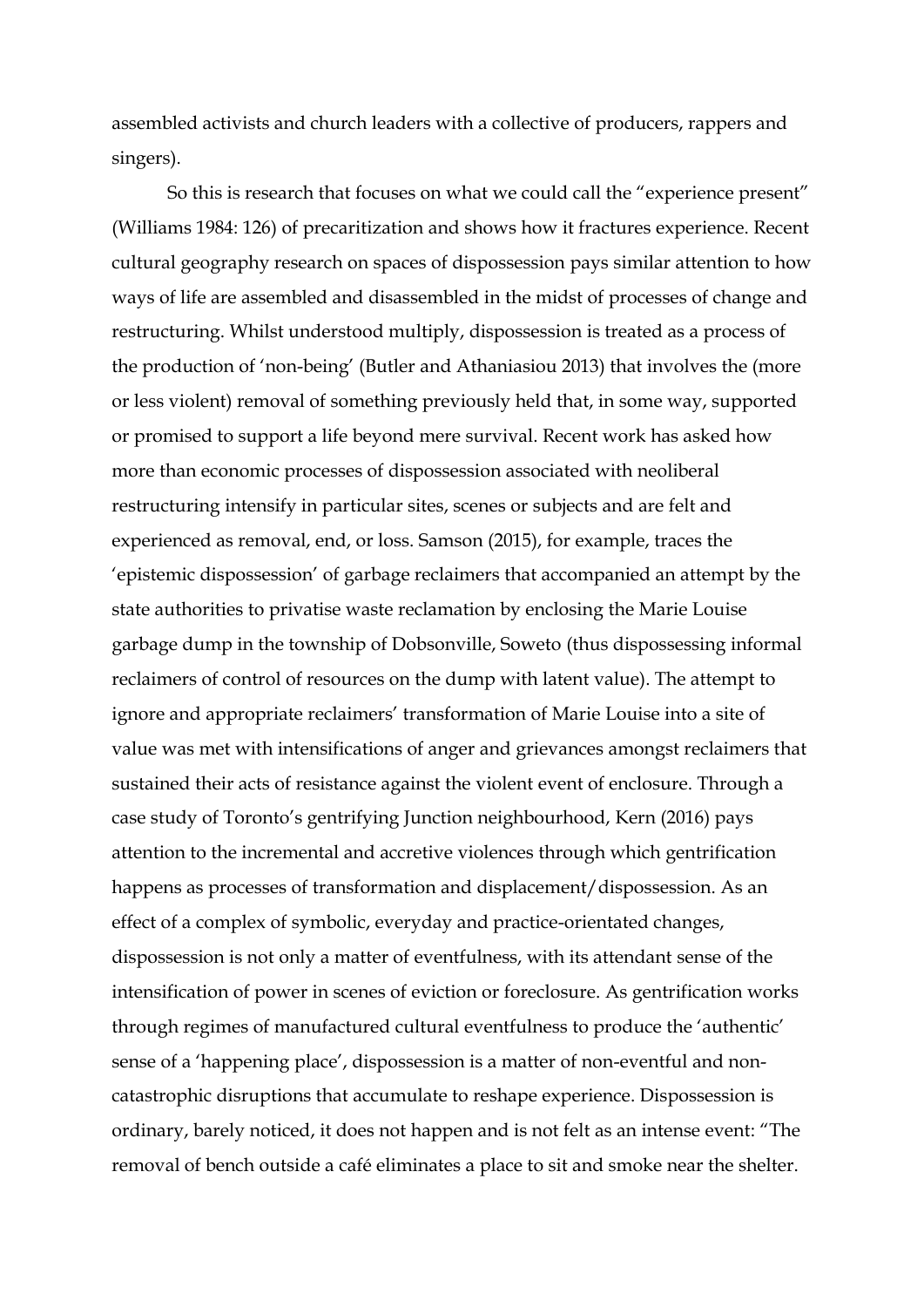Coffee prices go up at all the local shops. Sex workers move north of the train tracks. (13). Cahill, Gutiérrez, Cerecer (2016) focus on the 'intimate dispossessions' of capital accumulation through participatory work with undocumented students in Salt Lake City, Utah, US. Like Samson and Kern, they pay attention to the intensities of dispossession. Through sustained participatory work, they document the everyday struggles that happen as liveable lives are made in the midst of intersecting forms of dispossession (specifically racicalized cultural exclusions and 'illegal' immigration status) that reproduce a 'school-to-sweatshop' pipeline. Multiple policies and racialized cultural practices intersect to "dispossess immigrant students of potential futures" (123) and discipline them for a state of labour exploitation. In the midst of dispossessions made up of more or less intense frustrations, thwartings and shocks, parents of children are just about sustained by holding onto the culturally specific promise of the American Dream. However, maintaining proximity to the fantasy of a better life intensifies disappointments and shocks even as it dampens some of the privations of participation in exploitation (see Berlant (2011) on 'cruel optimism' and the indistinction between that which sustains and that which harms as people hold on to fraying fantasies of the 'good life').

What this work does, in part, is disclose how power is now exercised in ever more subtle ways as it saturates experience (a common theme across work on governmentality, discipline, biopolitics and control). Work on precaritization and dispossession share a concern for scrutinising how power is felt and lived with different intensities as part of the composition of lived experience. The point is not simply to valorise the immediacy of the experiential as a counter to a bleak vision of the new insidious forms of domination that are integral to the forms of harm, damage and loss particular to liberal, neoliberal or late liberal life. Nor does this work grant epistemological or ontological privilege to 'actual experience' as the ground of culture, rather than a secondary, determined effect of discourse, ideology or whatever other name is given to signifying articulations. All the work discussed above shows how signifying articulations become part of ongoing processes whereby lines are drawn between valued and devalued lives. Rather, the concern is with how 'ways of life' are made in relation to a myriad of forces that disrupt the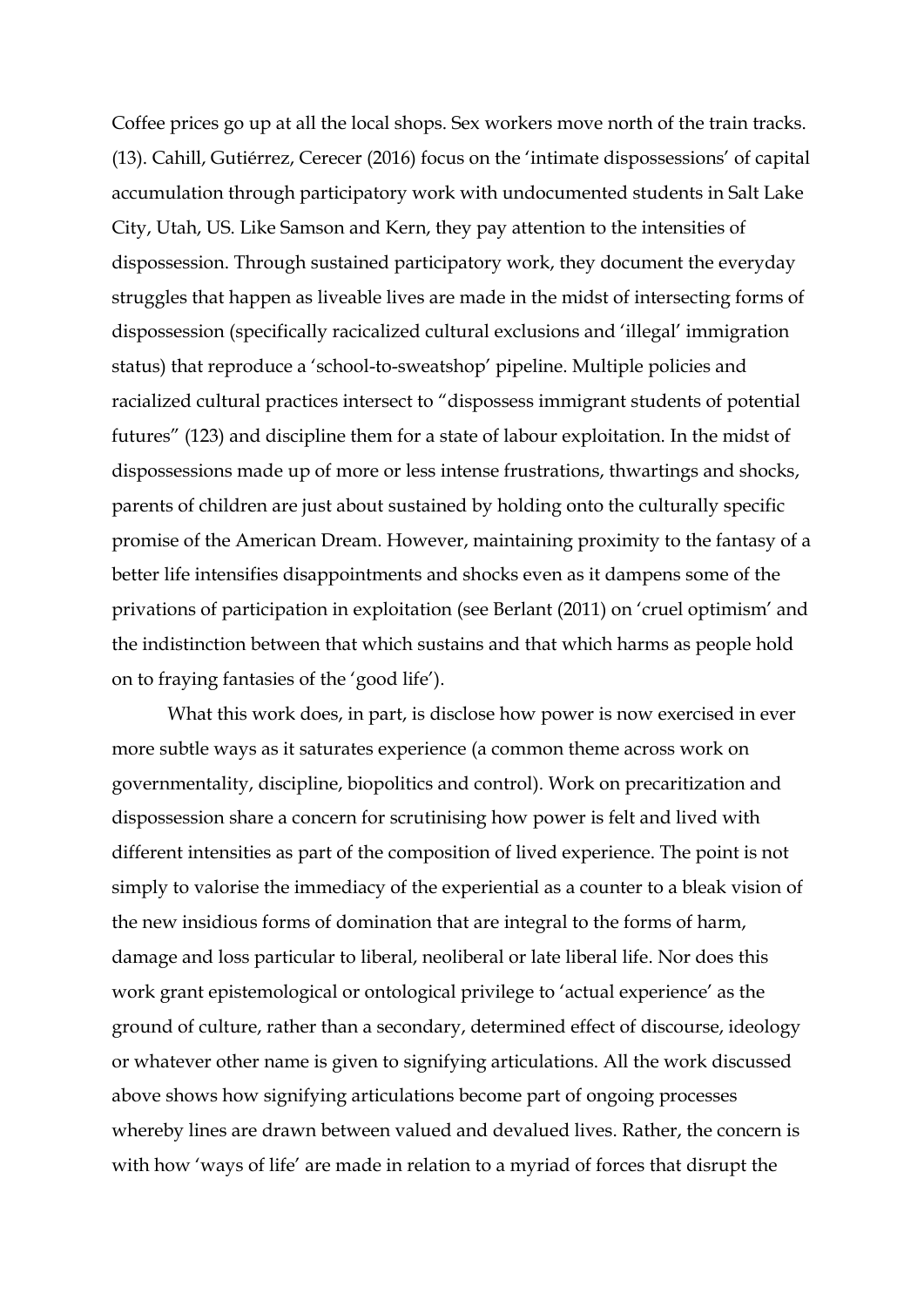conditions (of recognition, of security, and so on) that allow liveable lives. The concern with power's intensities – in the twofold sense of how and where power intensifies and how power is experienced – is a means, then, of disclosing how exactly power effects surface once considered as a matter of experience.

### **III Power's Forms**

If the work reviewed so far is concerned with the intensities of modes of power, a partially connected strand of work in cultural geography attempts to understand the specific forms that power relations take. Of course, cultural geography has long held a concern for the politically pernicious consequences of particular forms. We might think of how Feminist cultural geographers diagnosed and critiqued the role of the dichotomy form (and the linked forms of the binary and hierarchy) in the emergence and endurance of sexisms and racisms (Rose 1993). Recent work attempts to present geographies of experience that disclose how power operates but without a-priori assuming how power relations are ordered, patterned or shaped. In the context of an emphasis on relations and relationality, work has described how elements are arranged and organised through a wide range of forms networks, assemblages, apparatuses, meshwork, nexus, fluids, flows, fire, to name but some. What underpins cultural geographers' interest in multiple forms is, in part, a now longstanding critique of the organising role of the form of the whole (and linked ideas of unity, totality and oneness) in enabling and constraining the accounts cultural geographers give of the world. Here I focus on how recent work has attempted to experiment with presenting geographies of experience without presuming that power works exclusively or even predominantly through the form of the whole (whilst still attending to the negative consequences of the desire for bounded wholeness in forging geographies of inclusion and exclusion). In many ways, what this work tries to do is take seriously earlier critiques of how representations of particular formations (capitalism or globalisation) produced unified, totalising, substantialised images of 'power' (see, in particular, Gibson-Graham 1996). Developing from these critiques, recent work tracks registers of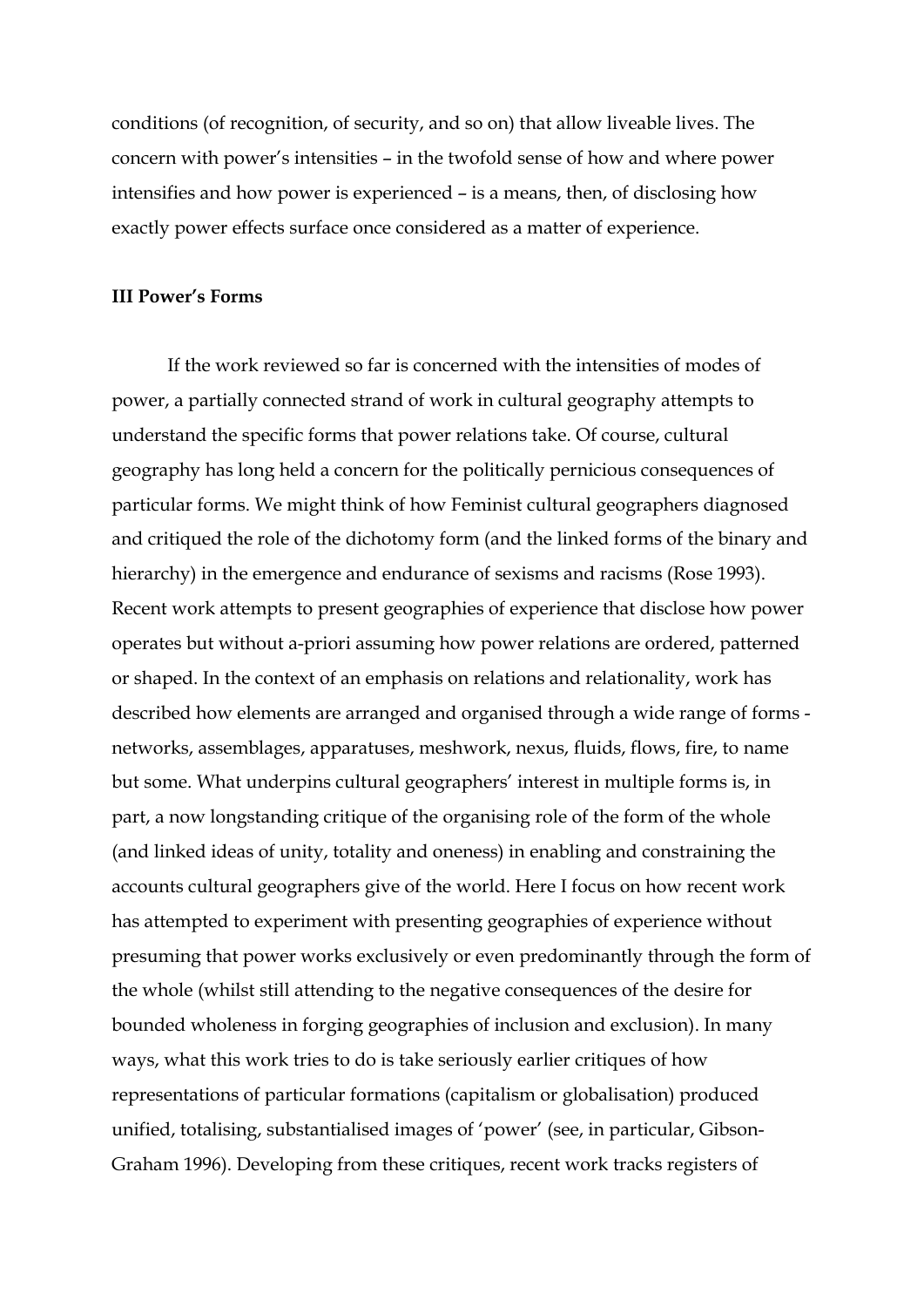impact and effect by offering descriptions of experience that disclose how 'ways of life' happen in the midst of power relations that may take multiple forms and happen through different intensities. Let us look at three different examples of this work, noting how they all focus on the mediation of experience by a host of things and forces. What they share is a type of descriptive ethos and style attentive to the effects, real conditions of emergence and energetics of what Stewart (2014) calls "structures of living". (In my next report on 'representation' I will discuss partially connected work that pays attention to experiments in form in art, theatre and literature (e.g. Rogers 2015; Hawkins et al 2015). Noxolo (2014), for example, brilliantly shows how Brian Chickwava's novel *Harare North* evokes at the level of form the insidious violence of waiting without resolution as asylum seekers are articulated simultaneously and recursively (rather than only sequentially) between the 'security-migration' and 'security-development' nexuses.)

Consider Stewart's (2014) uses of creative non-fiction in 'Road Registers', a piece published as part of a special issue of *Cultural Geographies* on stories and storytelling. Stewart's concern is with what she calls "forms emergent in the conduct of life" (ibid. 449). Her empirical object are 'road registers': "links between disparate phenomena, scales, and compositional modes from literature to ordinary practices to state thinking" (ibid. 550). So what she does is pay attention to how the many and divergent forms through which the road *registers,* including in the aspirational mode of being on the road and in the world that the US car industry has been organised around, including in the emergent weight of a surveillance society engineered into the road, and including in masculinist fantasies of horizons, speed, transgression, and self-control. So, Stewart's are stories of the sometimes fleeting, sometimes more durable, worlds that are made in, through and as the road registers. For example, she describes a scene in which her neighbours are stood around after calling the police after a car almost hit a women. The driver is known to the neighbours for being a 'crazy driver'. Police have been called before. Stewart writes: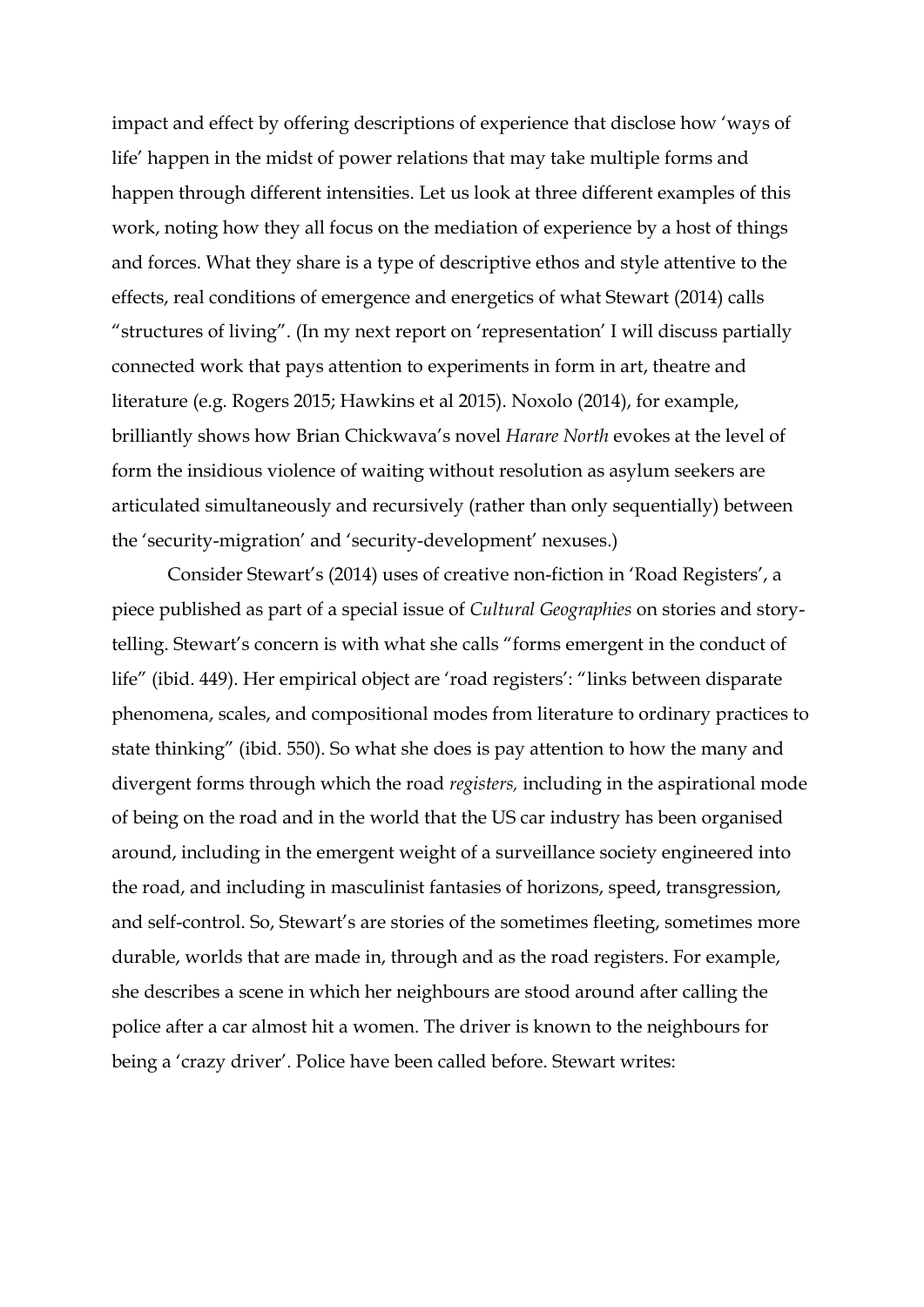"The scene feels over-filled with the tangled, ricocheting resonances of – what? - isolation, vulnerability, snapping, judging, the state of place, community, policing, and the law". (552)

Here the road registers in part through an impulse to call the police, in part through the complex that is suburban life, in part through a sense of fractured community. Stewart's *is* a story of power – perhaps in the scene above how the state permeates and is present in suburban life and how suburban normality is secured. By encountering the real as a set of mutable compositions, Stewart shows us that Neoliberalism, the State, and so on are rarely present as a reified, unified, totalities. So much is now well known, but Stewart also pushes beyond the now familiar claim that power is a relational effect. Rather, she tracks how power surfaces in fragmentary, momentary ways as "structures of living" are made and remade.

Stewart's is, then, an exercise in form that attempts to think 'ways of life' outside of either an assumption of coherent wholeness or of incoherent fragments. She tells stories that stay with the activating details of scenes and shows how those scenes are made through a diverse array of intersecting forces and events that cannot be reduced to any one named formation. As such, her work resonates with other recent experiments in form and style in cultural geography and elsewhere. They do similar work of offering new forms to understand the cultural geographies of power. Consider Lavery, Dixon and Hassall's (2014) iteration of their creative theatrical/writing project Hashima. The paper is about an island site, Hashima, located off the coast of Nagasaki, Japan. The paper interrupts the ongoing effort to fix the meaning of the Island in relation to something else and elsewhere, usually as a site of loss. Lavery, Dixon and Hassal do treat the Island as, in part, revelatory of the entangled histories and geographies of colonialisms and capitalisms – specifically the entanglements between forced labour, intensive coal mining and ruination. But, the site is also encountered as a provocation to experiment with how to write singular geographies. So they present a dark or saturnine baroque of bile and melancholy "as a means of grasping and articulating the island's materialities, and the spatiotemporalities they express" (2573). It is difficult to capture here as it is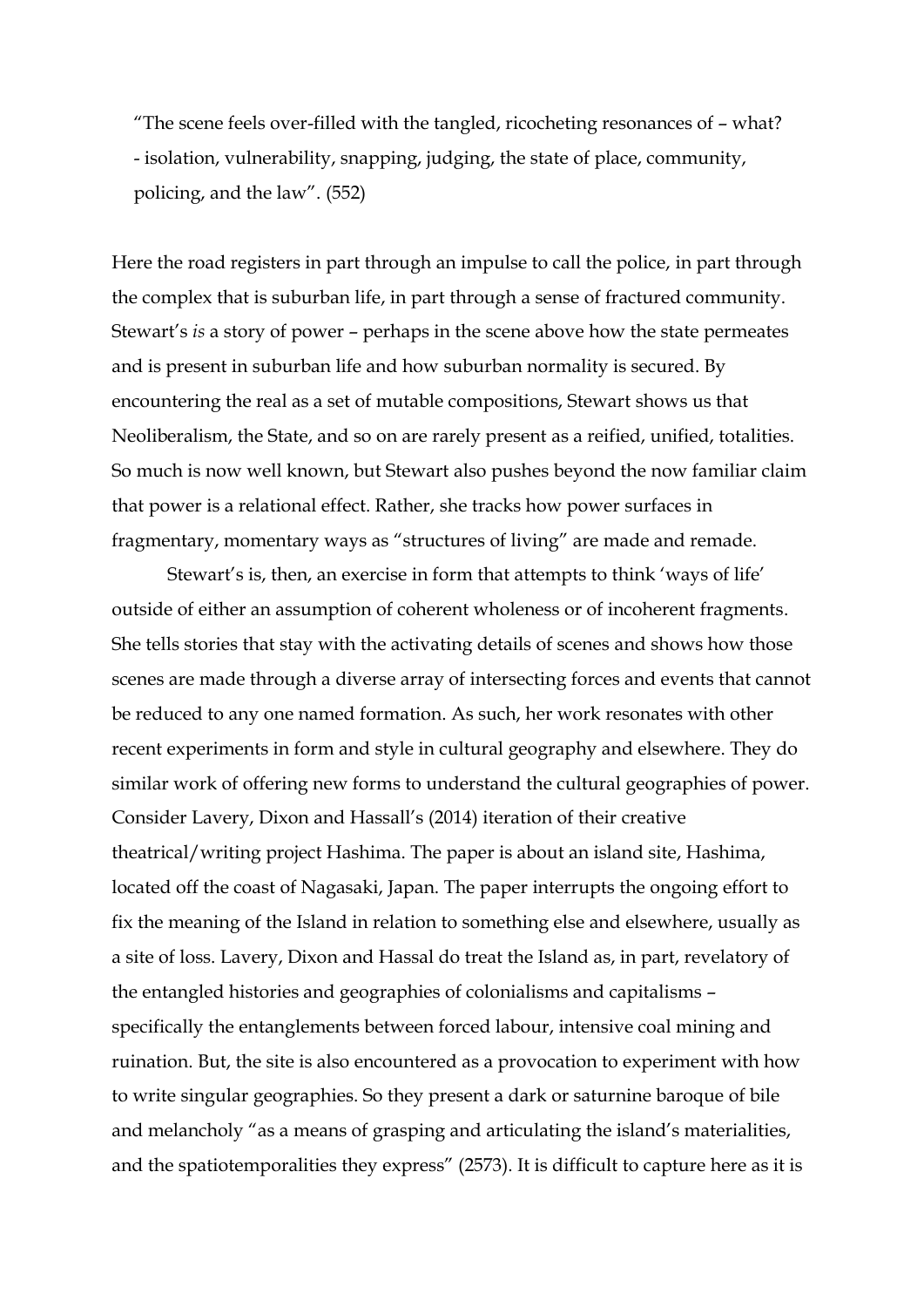organised around the strange figure of Hassall and the "fragments of anguish" that make the monstrous geographies of the site (fragments that are assembled and disassembled through first person narration, postcards, and other stylistic devices). But what they do is offer something close to a Labrynthian account of the site, where, after the figure of the Labyrinth in Walter Benjamin's late writings, "to enter the labyrinth is to enter a realm where the real and mythological overlap, interact, become porous" (2575).

Another example of an experiment in form that attempts to write substantive geographies of experience that are and are more than geographies of power is the remarkable *Hot Spotter's Report* by Krupar (2013). *Hot Spotter's Report* is a fable of the nuclear making and remaking of the world. Dwelling on toxic 'hot spots' of contamination, the work plays with multiple genres – including satire, camp and the absurd – each of which establishes a different mode of relation and revelation with the living residues of the nuclear state and the cold war. The work discloses and interrupts the toxic mix of chronic and punctual violences that scar and permeate nuclear-industrial landscapes. For example, Krupar uses satire and mimicry to present and disrupt bureaucratic rationalities and feelings. Chapter Two scripts a PowerPoint presentation and an audit by the fictionalised "Endgame of Government Audit". The overall aim of *Hot Spotter's Report* being to "reveal *the material work that produces the separation of nature as pure and to attend to the remainders of this separation*, such as subjugated knowledges, 'impure' cancerous bodies, perforated land, and abject materials, such as nuclear waste" (227, emphasis in original).

What these very different experiments all share is an attempt to think about the specific forms that power takes if analysis stays with experience and traces the formation and deformation of specific 'ways of life'. Whilst perhaps not doing this directly, each experiment hints that capitalism, colonialism, state violence and so on might be revealed through aesthetic forms – including the scenic, the baroque, the monstrous, and the absurd – in addition to realism, abstraction and reportage. Other work does something similar, but begins to address more directly the consequences of thinking form for how we conceptualise modes of power. McKittrick's (2016) work on race and racisms is interested in disrupting and dislodging what she calls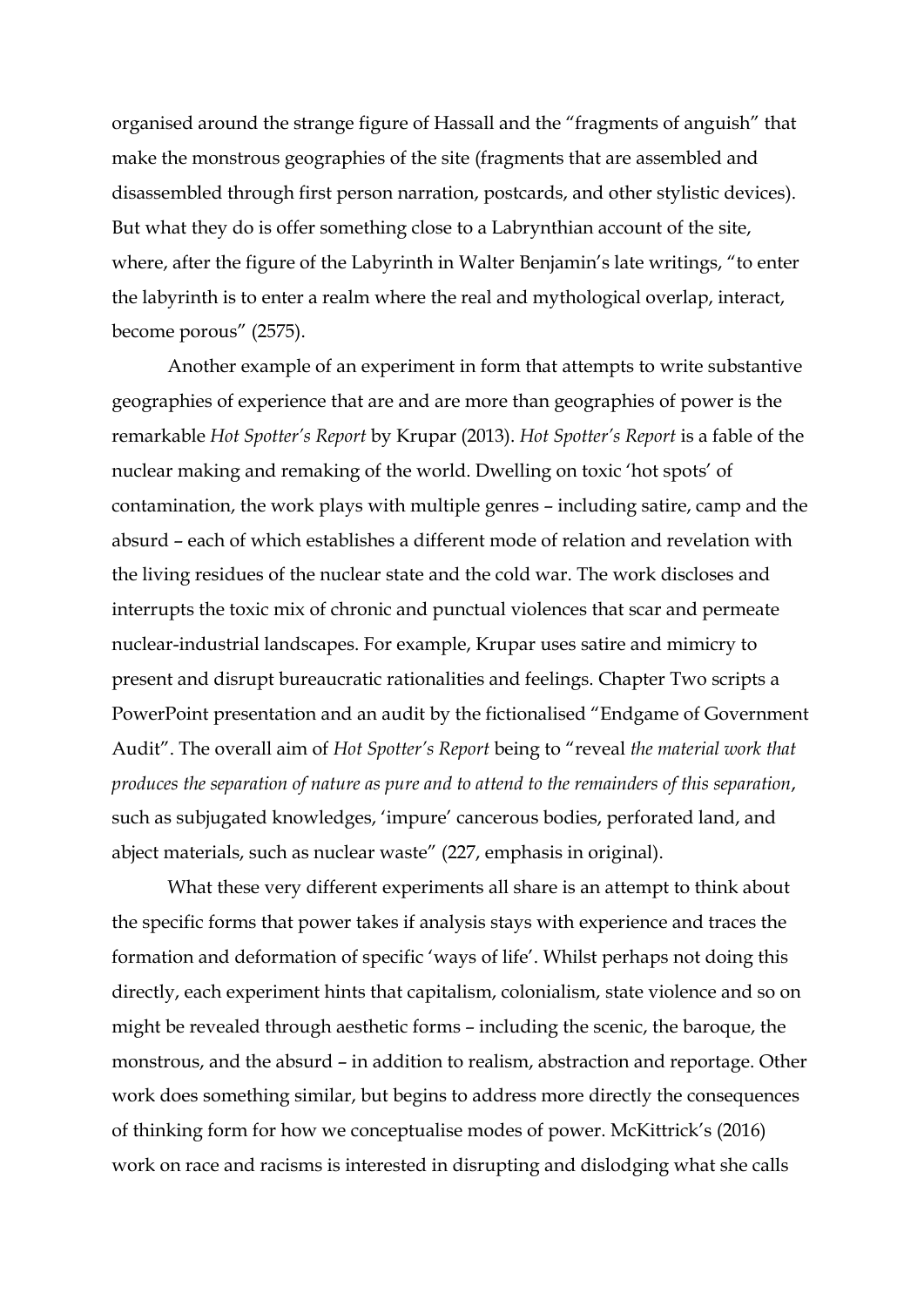the "monumental biocentric narrative that is invested in replicating scientific racism even in critique" (13). Her argument is that a "biocentric conception of the human" underpins a large cluster of analytical work in cultural geography and elsewhere on blackness – including work that attempts to draw attention to unjust racial violences. Black life is reduced to black bodies that are further reduced to a site of violation. So McKittrick rethinks power's form in at least two ways, guided by the imperative not only to "seek consolation in naming violence" (3) but rather to provide clues as to what she calls the question of "what a different form of life might look like by inscribing how freedom is worked out and worked on by those who have been unfree" (13). First, she provides an image of the 'biocentric loops' through which racisms and black death are legitimised *and* an analytical leaning to reproduce a biocentric conception of the suffering black body is reproduced in critical analysis. Power operates, in this case, through a series of closed loops through which systems of harm endure and persist. Second, and linked, she offers a concept of the 'diachronic loop' as the basis of a creative practice that simultaneously works within and thinks outside a closed system. Her example is, in part, the creative work Zong! by NourbeSe Philip. The poem enacts the slave ship of the same name as an occasion in anti-black violence *and* a site for forms of life (intimacies, rebellions, secrets) that cannot be told through an analytics that reduce black life to death and survival. For McKittrick, Zong! can be encountered as a diachronic loop in how "the text in its entirety iterates anti-black violence within the context of slavery, but the text also produces a network of words that unfold to produce a knowledge system that momentarily moves outside itself" (11). In this *movement* 'outside itself' (which can never be a total or absolute outside) a "different kind of living figure" emerges based on black life, rather than reducing life and living to death and mere survival. What McKittrick does brilliantly, then, is to draw a relation between two different forms – two types of loops – in order both to interrupt the repetition of a biocentric conception of humanness and to open up other figures of living whilst still bearing witness to black-death.

# **IV Conclusion**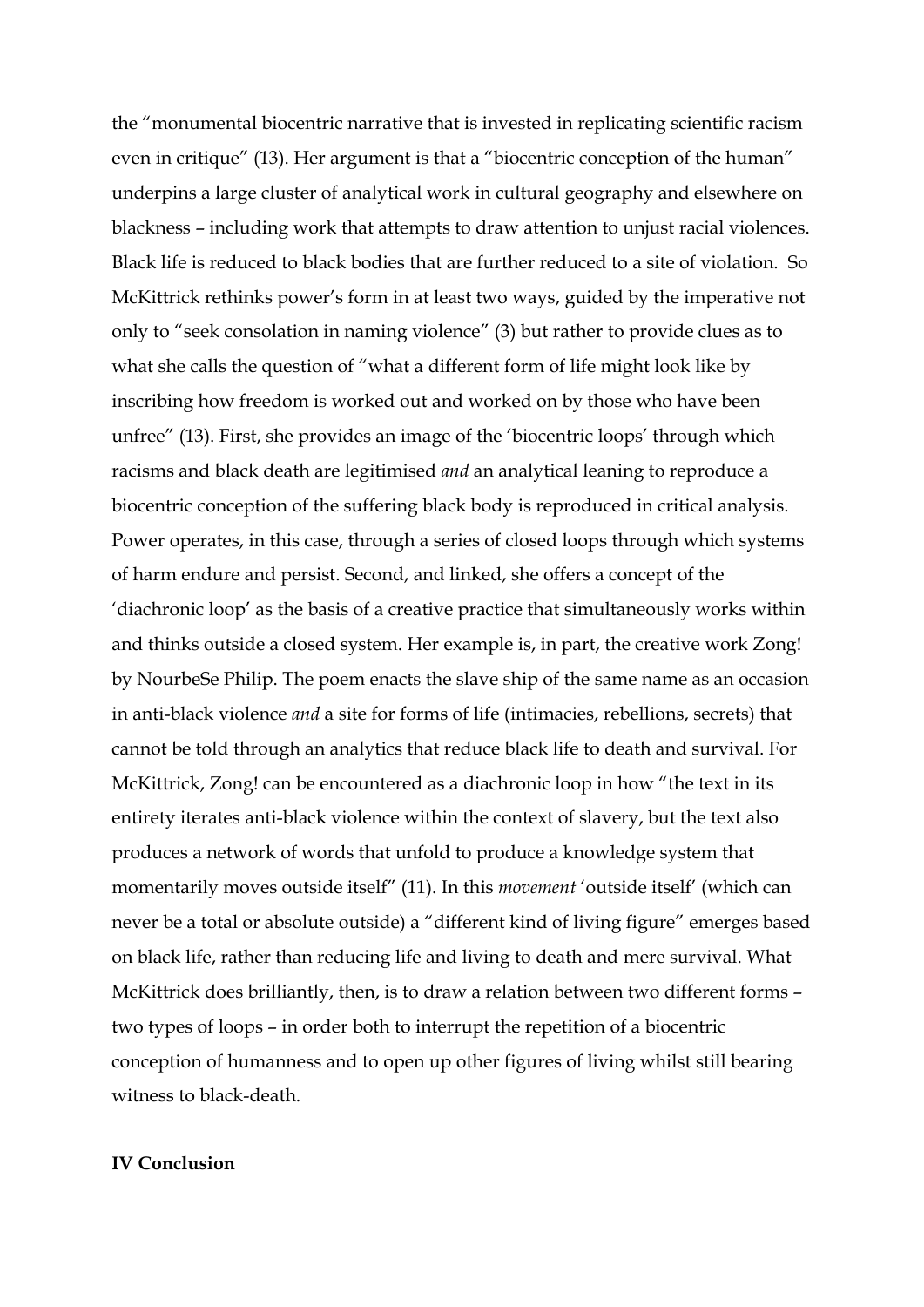What the three experiments with form do is centre the challenges of finding, fixing and naming power if we start analysis from power effects as elements of experience. The papers reviewed all make the study and presentation of power into a problem by weakening the hold that particular forms continue to have over our diagnosis of contemporary conditions (the forms of the whole and the network in particular). They remain open about the shape that power relations take, with the implicit assumption of the multiplicity and coexistence of different forms, and the background sense that contemporary conditions might require cultural geographers to experiment with new forms. Work on power's intensities does something similar. Outside of binaries between power as centred or decentred, or power as possessed or dispersed, research maps how relations and effects *come to form* as part of experience. Processes of *coming to form* – happening in the midst of the diversity of things and forces that make experience more than simply an effect of power – occur with different intensities and involve different modalities of presence and absence. It is an open question how power intensifies and saturates experience. Power effects may come to form through the mode of a traumatic event, or a diffuse background, or a barely recognised fluctuation in situation, or a host of other intensities and intensifications (see Berlant (2011) and Povinelli (2011) on these and other registers of eventfulness).

A renewed emphasis on power effects and relations as matters of experience is one way, then, that existing practices of cultural politics are being supplemented. Whilst still necessary, a cultural politics orientated exclusively to the critique of representational-referential systems is fraying as the status of cultural objects changes and as modes of power morph and new modes appear. The concern with an expanded sense of experience as process (and synonyms such as 'the lived' or 'the felt') recognises that power effects and relations work through but are mediated by the diversity of elements and forces that compose experience. Whilst influences are diverse, much of this work continues to owe an (implicit or explicit) debt to Foucault on power, and there remains scope for a fuller engagement between his work and that influenced by new materialisms (although see Anderson 2012; Philo 2014). More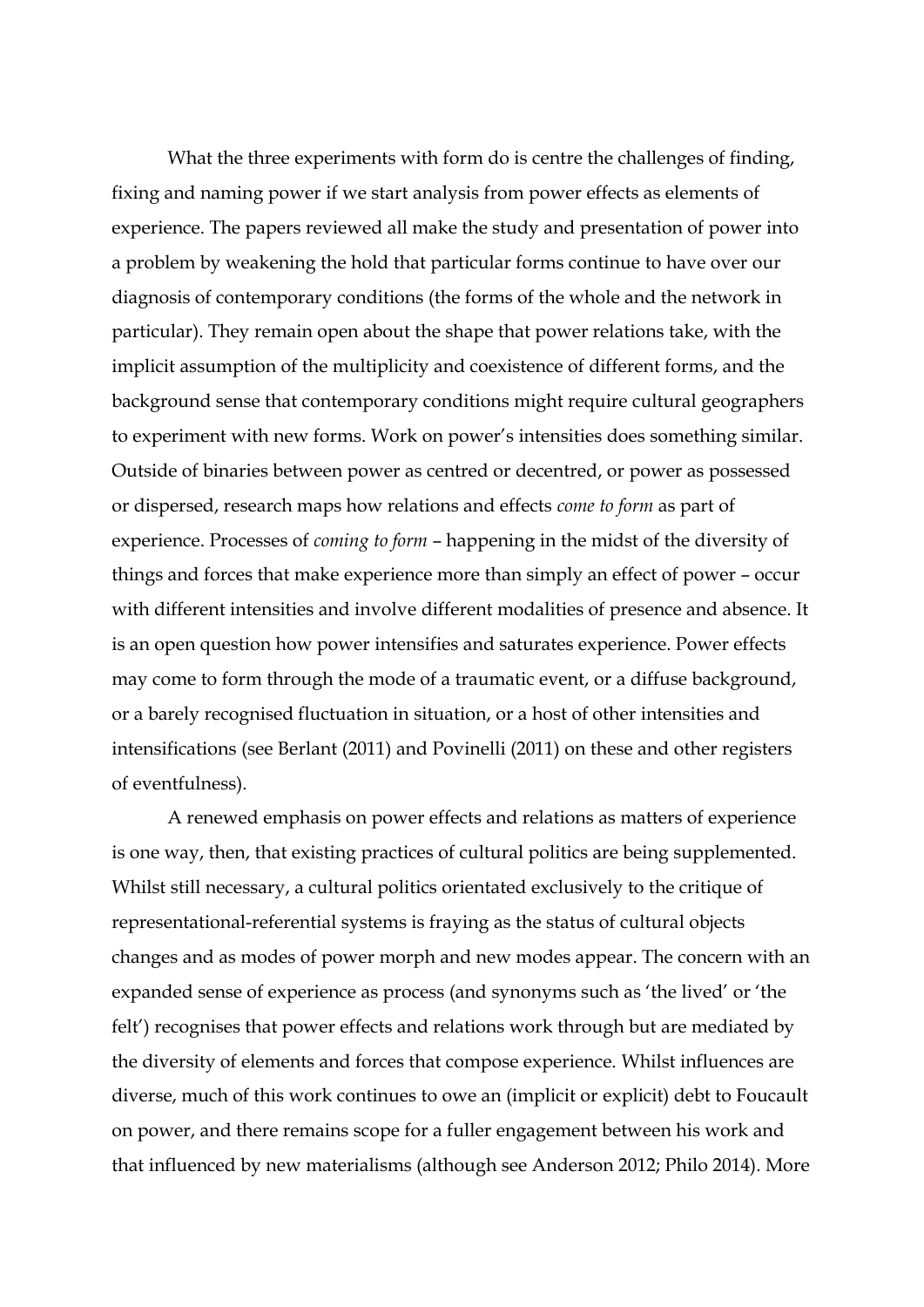specifically, it recalls varieties of 'cultural materialism' orientated to the composition of 'ways of life', but gives an expanded sense of what kinds of things make up 'life'. Under the influence of various materialisms, there are, of course, differences in how experience is disclosed – chiefly around the relation between experience and the human subject, the range of things and forces that compose experience, and how experience is conditioned. Nevertheless, these shifts in how cultural geographers engage with power raise questions about how representation is being theorised, researched and used in contemporary cultural geography (particularly in the context of the emergence of the 'geohumanities' as intellectual project and, increasingly, institutional formation). This is the subject of my next report: how representing and representations are being rethought in the midst of various new materialisms and the concern for experience and 'ways of life'.

#### **Acknowledgments**

My thanks to Chris Philo for careful, engaged comments on a first draft, to Paul Harrison for conversations around cultural geography, and to Nick Cox for the always interesting articles I regularly but still surprisingly find in my pigeon hole. Writing the report has been supported by the award of a Leverhulme Trust Prize.

**References:**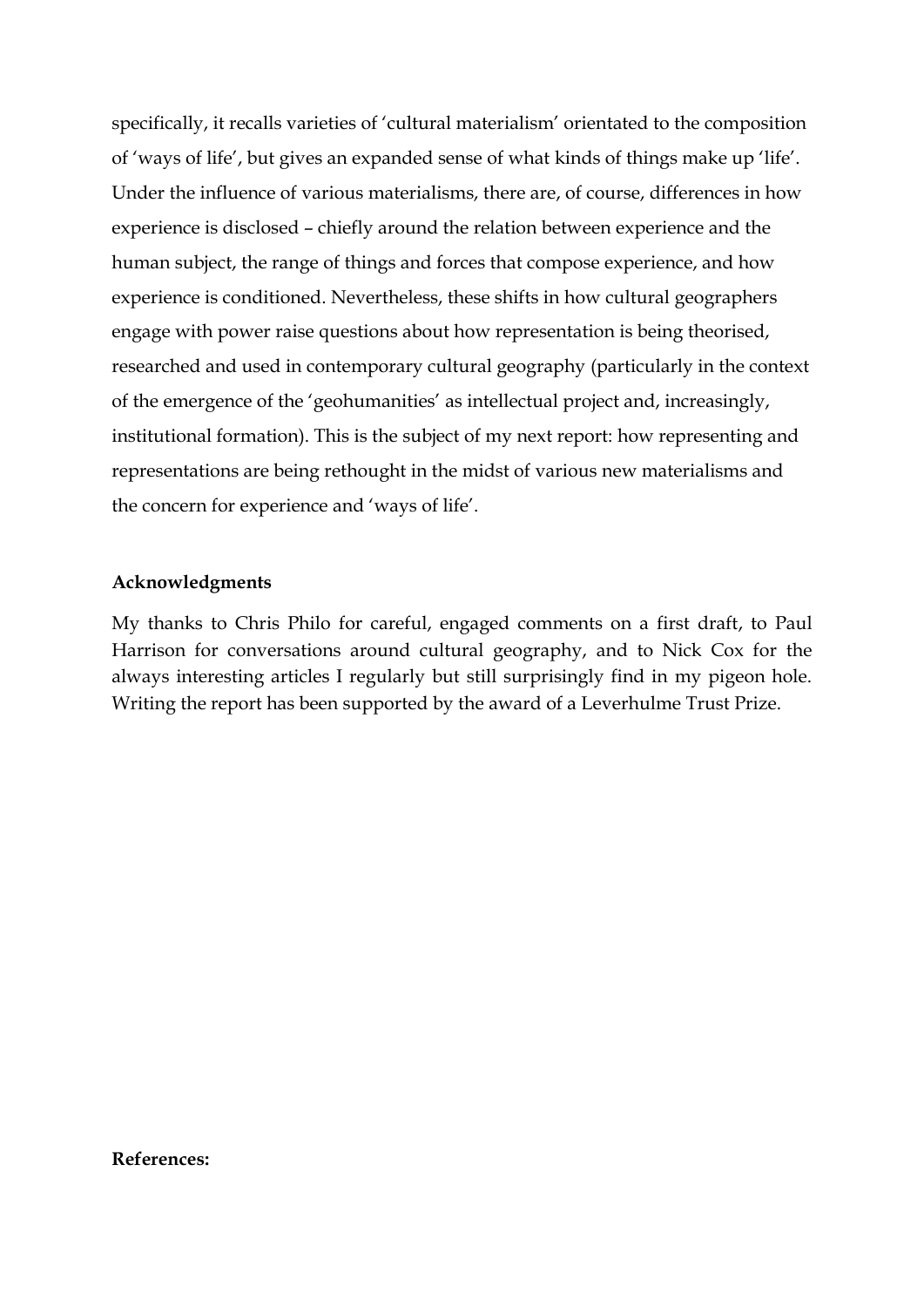Anderson B (2012) Affect and biopower: Towards a politics of life. *Transactions of the institute of British Geographers* 37: 28-43.

Andersson J and Valentine G (2015) Picturing the poor: Fundraising and the depoliticisation of homelessness. *Social and Cultural Geography* 16: 58-74.

Arik H (2016) Security, secularism and gender: The Turkish military's security discourse in relation to political Islam. *Gender, Place and Culture* 23: 641-658.

Ash J (2015) *The Interface Envelope: Gaming, Technology, Power.* London: Bloomsbury Press.

Berlant, L. (2011) *Cruel Optimism.* Durham and London: Duke University Press.

Butler J and Athanasiou A (2013) *Dispossession: The Performative in the Political.* London: Polity Press.

Braun B (2014) A new urban dispositif? Governing life in the age of climate change. *Environment and Planning D: Society and Space* 32: 49-64.

Cahill C, Gutiérrez L A and Cerecer D (2016) A dialectic of dreams and dispossession: The school-to-sweatshop pipeline. *Cultural Geographies* 23: 121-137.

Closs-Stephens A (2016) The affective atmospheres of nationalism *Cultural Geographies* doi: 10.1177/1474474015569994

Cosgrove D and Daniels S (1989) (eds) *The iconography of landscape: Essays on the symbolic representation, use, and design of past environments* Cambridge: Cambridge University Press.

Darling, J. (2014) Another letter from the home office: Reading the material politics of asylum. *Environment and Planning D: Society and Space* 32: 484-500.

Gibson-Graham J-K (1996) *The End of Capitalism (As We Knew It): A Feminist Critique of Political Economy.* Oxford: Blackwell.

Hardt M and Negri A (2009) *Commonwealth.* Cambridge, MA: Harvard University Press.

Hawkins H, Marston S, Ingram M, Straughan E. (2015) The art of socioecological transformation. *Annals of the Association of American Geographers* 105: 331--341

Jackson P (1989) *Maps of Meaning.* London: Routledge.

Kern L (2016) Rhythms of gentrification: eventfulness and slow violence in a happening neighbourhood. *Cultural Geographies* doi: 10.1177/1474474015591489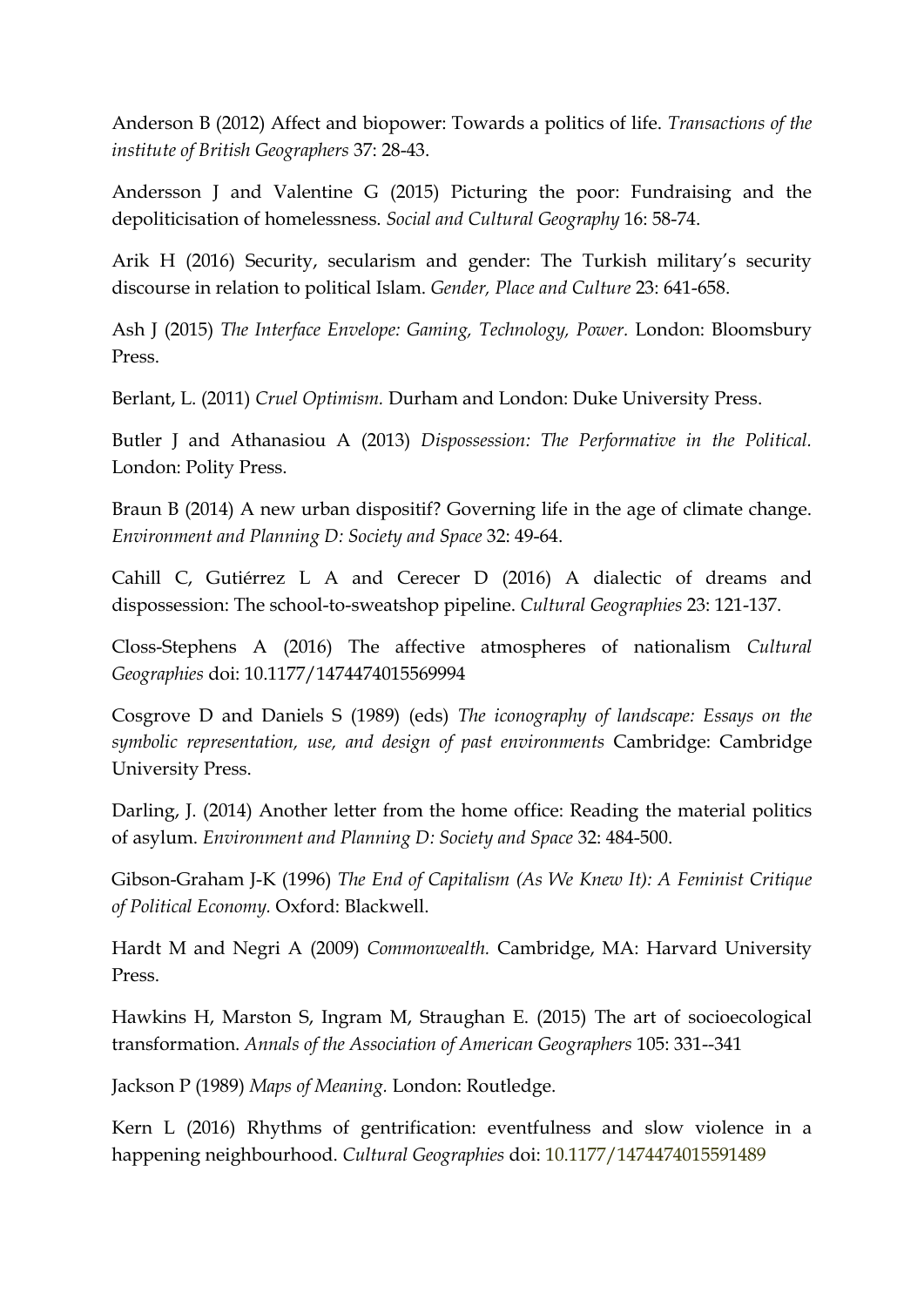Kirsch S (2015) Cultural geography III: Objects of culture and humanity, or, re- 'thinging' the Anthripocene landscape. *Progress in Human Geography* 39: 818-826.

Krupar S (2013) *Hot Spotter's Report: Military Fables of Toxic Waste.* Minnesota: University of Minnesota Press.

Lavery C, Dixon D and Hassall L (2014) The future of ruins: The baroque melancholy of Hashima *Environment and Planning A* 46: 2569-2584

Lin W (2015) 'Cabin pressure': Designing affective atmospheres in airline travel. *Transactions of the Institute of British Geographers* 40: 287-299.

Lorimer H (2014) Homeland *Cultural Geographies* 21: 583-604

Lorimer J (2015) *Wildlife in the Anthropocene: Conservation After Nature.* Minnesota: University of Minnesota Press.

Massumi B (2015) *Ontopower: War, Powers, and the State of Perception.* Durham and London: Duke University Press.

McKittrick K (2016) Diachronic loops/deadweight tonnage/bad made measure *Cultural Geographies* 23: 3-18

Miller J (2014) Affect, consumption, and identity at a Buenos Aires Shopping Mall. *Transactions of the Institute of British Geographers* 46: 46-61.

Nealon J (2008) *Foucault Beyond Foucault: Power and Its Intensifications Since 1984.* Stanford: Stanford University Press.

Noxolo P (2014) Towards an embodied securityscape: Brian Chikwava's *Harare*  North and the asylum seeking body as site of articulation. *Social and Cultural*  Geography 15: 291-312.

Parr H (2008) *Mental Health and Social Space: Towards Inclusionary Geographies?* London: Wiley-Blackwell.

Parr H and Stevenson O (2014) Sophie's story: writing missing journeys. *Cultural Geographies* 21: 565-582.

Philo C (2012) A 'new Foucault' with lively implications – or 'the crawfish advances sideways'. *Transactions of the Institute of British Geographers* 37: 496-514.

Povinelli E (2011) *Economies of Abandonment: Social Belonging and Endurance in Late Liberalism.* London: Duke University Press.

Povinelli E (2015) The rhetorics of recognition in geontopower. *Philosophy and Rhetoric* 48: 428-442.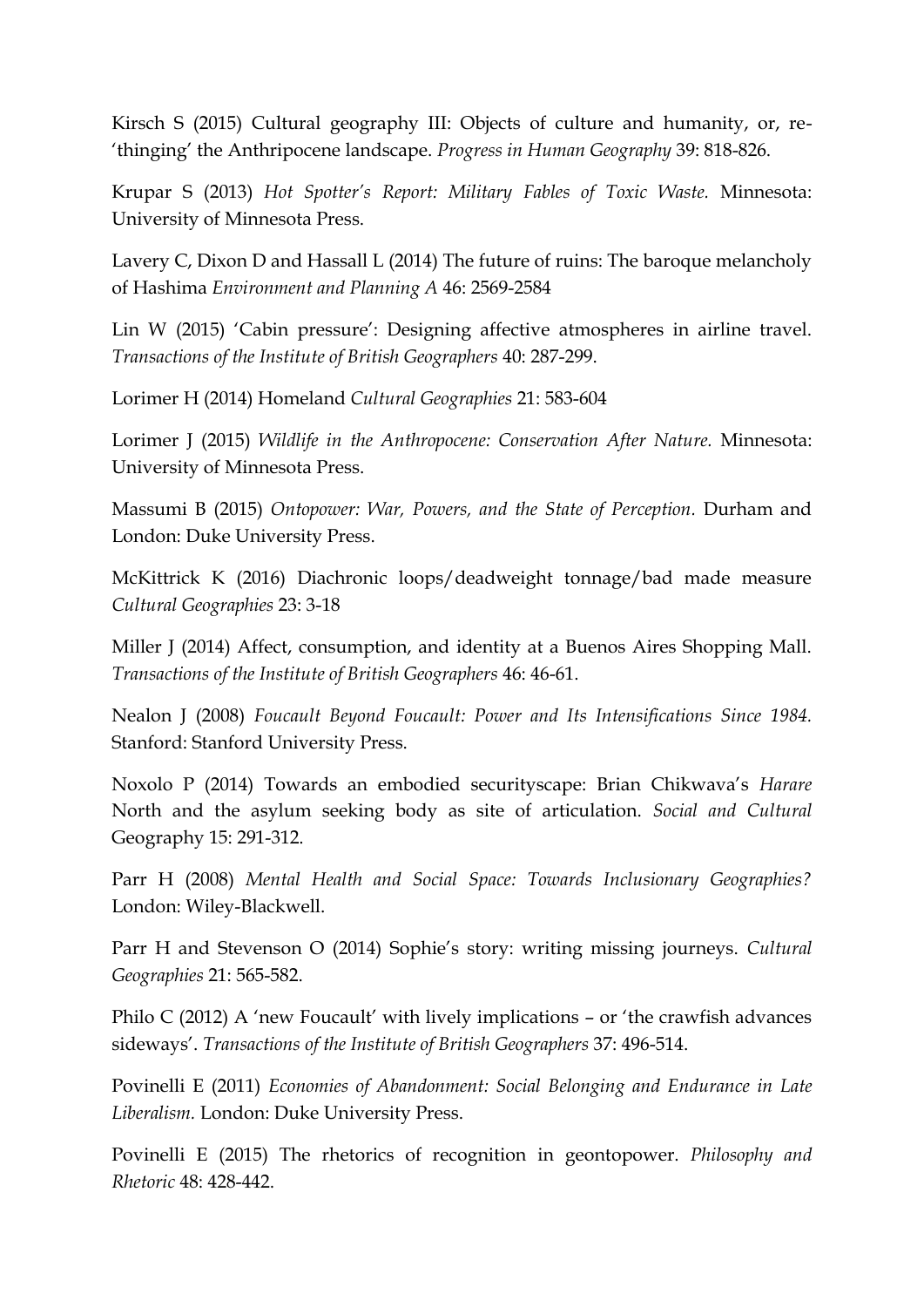Pykett J and Enright B (2016) Geographies of brain culture: optimism and optimisation in workplace training programmes. *Cultural Geographies* 23: 51-68.

Rose G (1993) *Feminism and Geography: The Limits of Geographical Knowledge*. Minnesota: University of Minnesota Press.

Rose G (2016) Rethinking the geographies of 'cultural objects' through digital technologies: Interface, network and friction. *Progress in Human Geography: doi*  10.1177/0309132515580493

Rutland T (2015) Enjoyable life: Planning, amenity and the contested terrain of urban biopolitics. *Environment and Planning D: Society and Space* 33: 850-868.

Samson M (2015) Accumulation by dispossession and the informal economy – Struggles over knowledge, being and waste at a Soweto garbage dump. *Environment and Planning D: Society and Space* 33: 813-830.

Seamon D (1979) *A Geography of the Lifeworld.* New York: St Martin's Press.

Shabazz R (2015) *Spatializing Blackness: Architectures of Confinement and Black Masculinity in Chicago.* Chicago: University of Illinois Press.

Waite L (2009) A place and space for a critical geography of precarity? *Geography Compass* 3: 412–433.

Waite L, Valentine G and Lewis H (2015) Multiply vulnerable populations: Mobilising a politics of compassion from the 'capacity to hurt'. *Social and Cultural Geography* 15: 313-331.

Wilson M (2015) Paying attention, digital media, and community-based critical GIS. *Cultural Geographies* 22: 177-191.

Worth N (2016) Feeling precarious: Millenial women and work. *Environment and Planning D: Society and Space:* doi 10.1177/0263775815622211

Rogers A (2015) *Performing Asian Transnationalisms: Theatre, Identity and the Geographies of Performance.* New York: Routledge.

Rose M (2014) Negative governance: vulnerability, biopolitics and the origins of government. *Transactions of the Institute of British Geographers* 39: 209-223.

Stewart, K. (2014) Road registers. *Cultural Geographies* 21: 549-563

Williams R (1984) *Keywords: A Vocabulary of Culture and Society* New York: Fourth Estate.